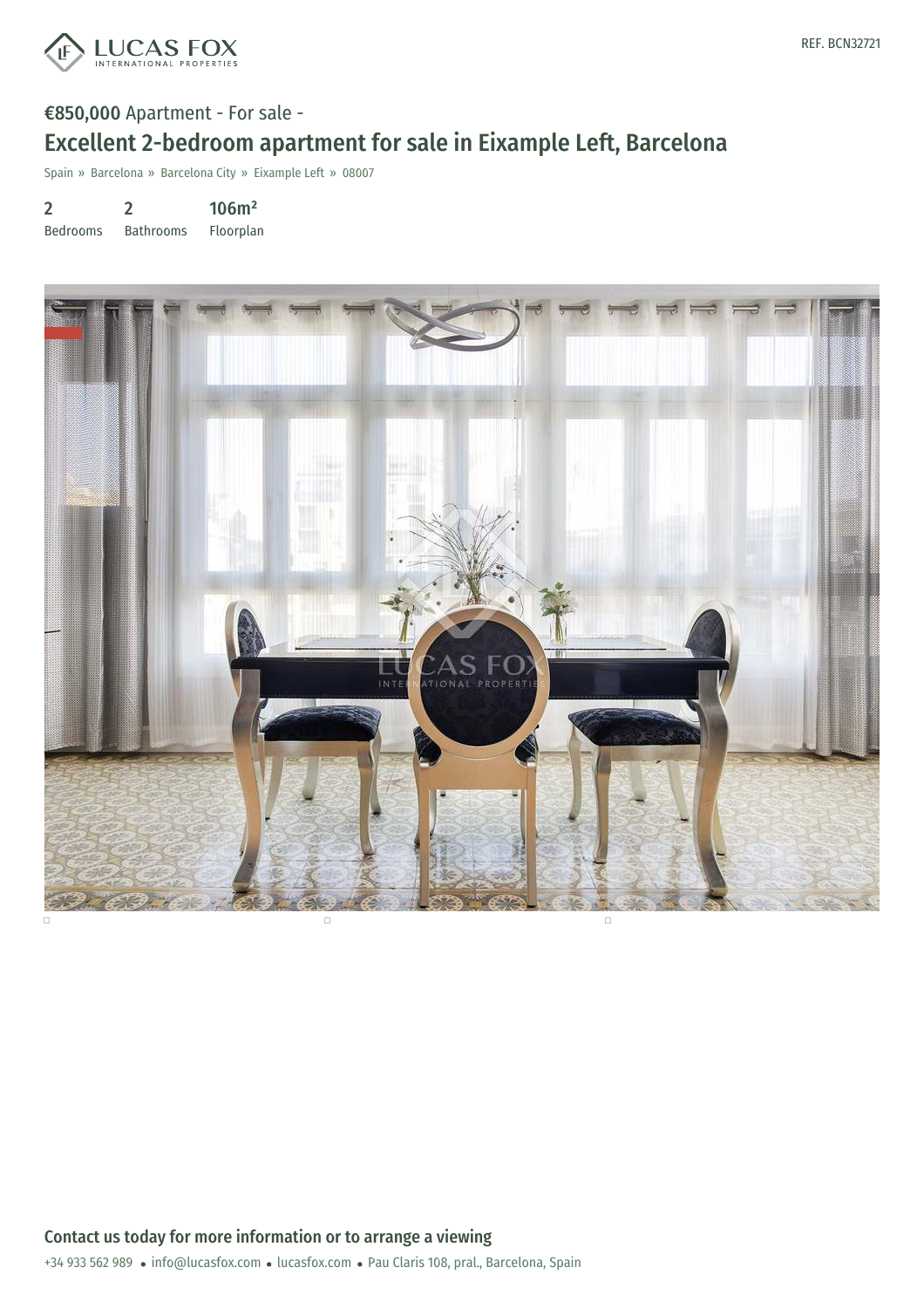

# €850,000 Apartment - For sale - Excellent 2-bedroom apartment for sale in Eixample Left, Barcelona

Spain » Barcelona » Barcelona City » Eixample Left » 08007

2 Bedrooms 2 Bathrooms 106m² Floorplan

**OVERVIEW** 

## Bright apartment with 2 bedrooms and 2 bathrooms for sale in a building completely renovated in 2019 located in an exclusive area of Barcelona.

Lucas Fox presents this fantastic apartment for sale located on the fourth floor of a building completely renovated in 2019, with an elevator. The building is located in an exclusive location in Barcelona, next to the coveted Carrer Enric Granados and a stone's throw from Rambla Catalunya and Passeig de Gràcia.

Upon entering the apartment, the day area appears on the right-hand side of the hall. This area consists of a kitchen with furniture from the Santos house and Neff appliances, completely open to the living-dining room. This spacious and very bright space benefits from being oriented towards a quiet and bright block patio typical of Barcelona's Eixample.

In the opposite direction, we find the night area. It consists of a magnificent bedroom with dressing room and private bathroom and another double bedroom. Both rooms are exterior and with access to balconies. At an intermediate point in the corridor, before reaching the living room, we find a second complete bathroom with a practical utility area.

The finishes of this apartment are high-end. The double-glazed windows will insolate you perfectly from the hustle and bustle of the city, and the ducted air conditioning together with the radiator heating allow you to achieve the ideal thermal regulation. In addition, the natural wood and original hydraulic mosaic floors provide personality and elegance to the space.

A unique home in a renovated building for the most discerning clients.

Contact us to arrange a [visit.](mailto:info@lucasfox.com)

#### UNITS IN THIS DEVELOPMENT

[lucasfox.com/go/bcn32721](https://www.lucasfox.com/go/bcn32721)

 $\Box$ 

Lift, Natural light, Period Building, Period features, Wooden flooring, Modernist building, Air conditioning, Alarm, Balcony, Built-in wardrobes, Double glazing, Equipped Kitchen, Exterior, Heating, New build, Renovated, Transport nearby, Wheelchair access

| Floor | Bedrooms Bathrooms | m <sup>2</sup> , Terrace m <sup>2</sup> | 2.25% |
|-------|--------------------|-----------------------------------------|-------|
|       |                    |                                         |       |

Type Status Floor Distribution Size Rental yield

### Contact us today for more information or to arrange a viewing